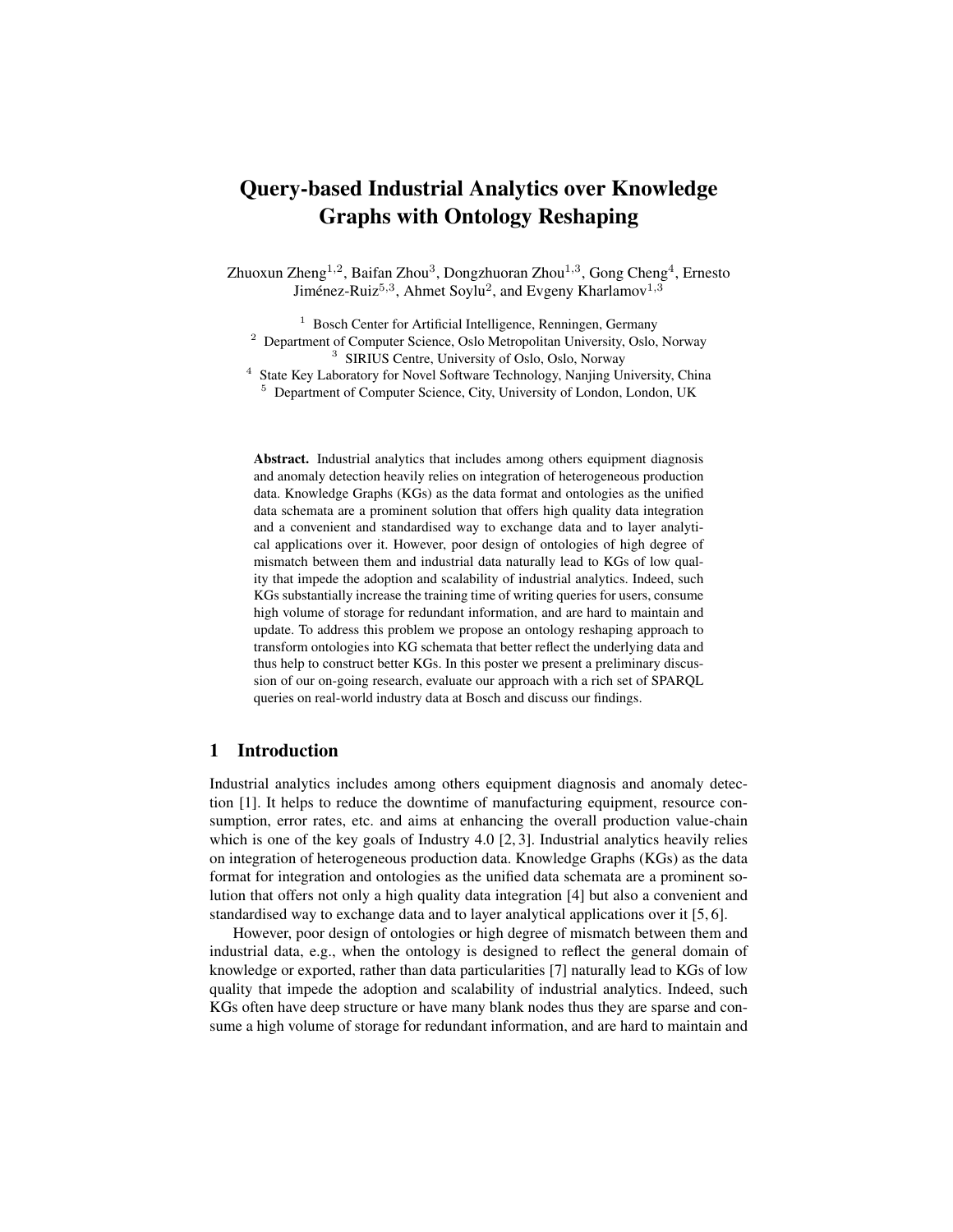

Fig. 1. Our workflow of enhancing industrial analytics with ontology reshaping  $(\mathcal{O}\mathcal{R})$ 

update. Moreover, accessing such data requires long and cumbersome SPARQL queries that are counterintuitive and this substantially increases the training time of users such as engineers [8] in writing such queries.

In order to address this problem, we propose an ontology reshaping approach to transform ontologies into KG schemata that better reflect the given underlying industrial data and thus help to construct better KGs. In this poster, we present a preliminary discussion of our on-going research, evaluate our approach with a rich set of SPARQL queries on real-world industry data at Bosch and discuss the our findings.

# 2 Our Approach

We now describe our approach of enhancing KG generation with  $\mathcal{OR}$  that consists of five steps and summarised in Fig. 1.

KG Schemata Generation (Step 1, left-bottom part of Fig. 1). In this step, we adopt the approach of generating KG schemata by extending domain ontologies from upper level ontologies [9, 10]. The users, i.e. domain experts, participate heavily in ontology extension. They have intensive discussions and create good quality ontologies that reflect the general domain knowledge.

Data Annotation (Step 2, Fig. 1) In this step experts annotate heterogeneous industrial raw data with diverse formats and structures collected from production with unified terms in the domain ontology created in Step 1. Here we consider the raw data in the format of relational tables. The table names are mapped to classes in the ontology and attribute names to properties. In some complex cases, attribute names with endings like "ID" or "NAME" are elevated to classes according to users' inputs.

Ontology Reshaping (Step 3, Fig. 1) In this step our ontology reshaping algorithm  $OR$  takes a knowledge-oriented domain ontology, a raw dataset, a mapping between them, and some optional user heuristics as the input and outputs a data-orientated ontology, which serves as the KG schemata. The resulting ontology is a (compact) version of the original one and essentially consists of (1) all corresponding information (table names and attributes) from the raw data and (2) other essential connecting elements, which are partially from the original ontology and partially from users, to attain some optimality defined by user heuristics, efficiency, simplicity, etc. We adopt our  $\mathcal{OR}$  algorithm [11]. In the nutshell  $\mathcal{O}\mathcal{R}$  firstly selects a subset of nodes and edges in the domain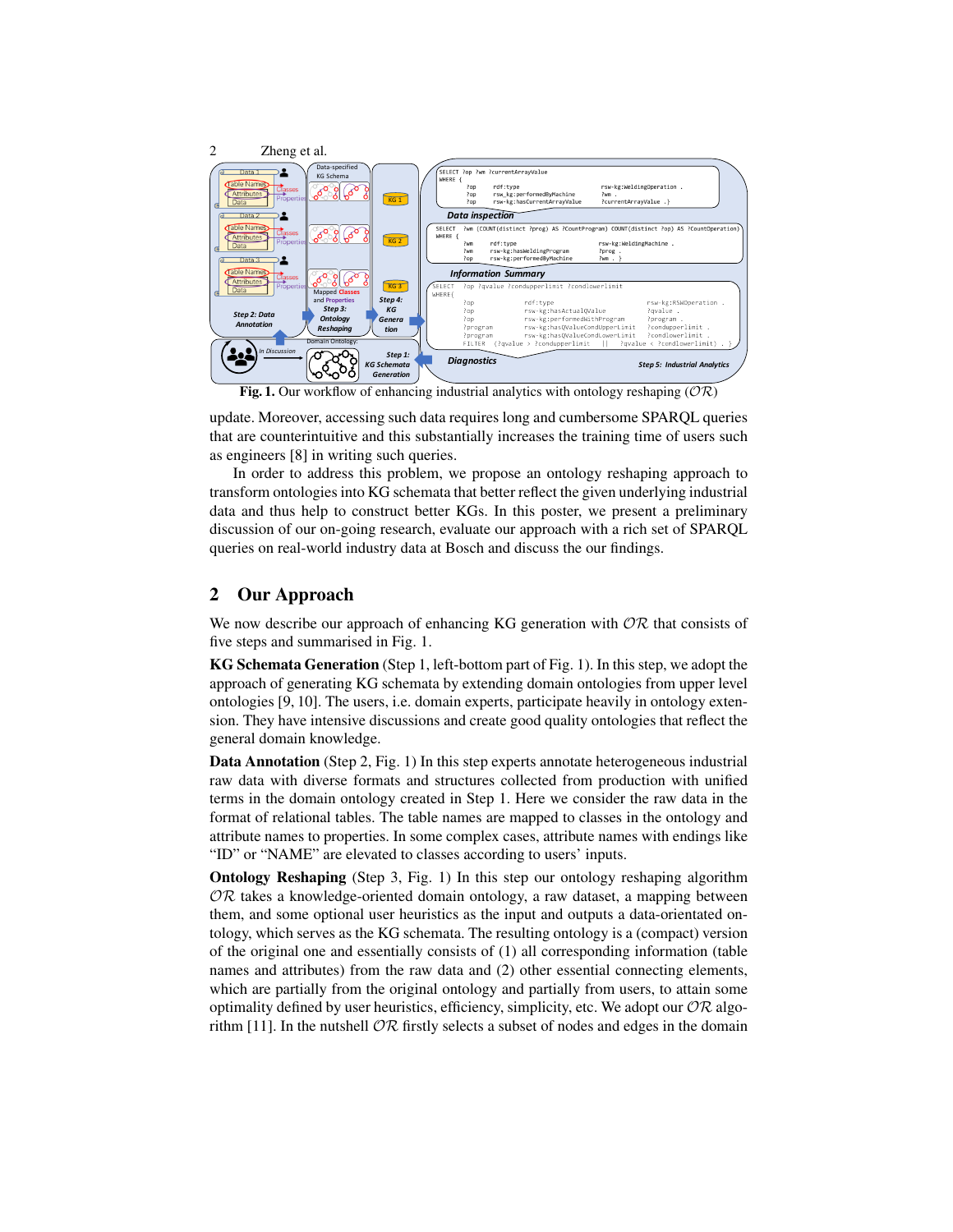ontology [12], creating its sub-graph, which is a sparse sub-graph that consists of many disconnected small graph fragments; secondly, it extends the sub-graph to a KG schema with the help of two sources of information: (a) retaining other nodes and edges of the domain ontology to preserve part of its knowledge, (b) some optional information given by users (welding experts) that help to connect the fragments in the sub-graph.

KG Generation (Step 4, Fig. 1) In this step the KG schemata are populated in the ETL fashion with the actual data based on the annotated table names and attributes in the relational table to generate the KGs. The generated KGs are data-oriented and (often) more compact.

Industrial Analytics (Step 5, Fig. 1) In this step, we layer industrial analytics upon the generated KG. In this paper, we consider three types of SPARQL queries written by engineers or generated by users' keywords inputs. The queries account for retrieving or summarising specific information of interest from huge datasets that come from running production lines, and to perform basic diagnostics over them. The details follow in the next section. During the application, the user feedback is constantly collected and the workflow can go back to Step 1 and the whole process restarts. For example, after the application stage, users may realise they can scale the system to more tasks and thus go back to extend the domain ontology for more tasks.

Related Work. The most related work to ours are the one on ontology modularisation [13], summarisation [14, 15], and summarisation forgetting. They focus on selecting subsets of ontologies, but they do not address the data particularity issue. We thus propose to rely on ontology reshaping  $(\mathcal{O}\mathcal{R})$ , which transforms domain ontologies to its often compacter versions that reflect more data specificities. The resulting KGs will contain no blank-nodes and become less deep, and thus the queries will become less deep and more user-friendly.

# 3 Evaluation with Industrial Dataset

We now present evaluation of our approach with a real industrial dataset.

**Data Description.** The dataset  $D$  is collected from a German factory, in which reside production lines that consist of 27 welding machines of an impactful automated welding process widely applied in automotive industry: the resistance spot welding [16, 17]. D contains a high number of welding operation records and a series of welding sensor measurements. These data account for 1000 welding operations, estimated to be related to 100 cars. In this work, we select a section of  $D$  for discussion, which contains 4.315 million records and 176 attributes. The knowledge-oriented domain ontology O is generated by welding experts and contains 206 classes, 203 object properties, and 191 datatype properties. The mapping maps all 176 attributes in  $D$  to classes in  $O$ .

Query Description. We consider SPARQL queries of three types as follows: *Type I: Data inspection*, where the experts need to inspect these data for generating a first handful of insights. The desired answer to such query is a listing of some attributes. An example see Step 5 in Fig. 1, which will return all arrays of currents with the corresponding operation-names and machine-IDs. *Type II: Information summary*, where the welding experts need to gain overview information of arbitrarily selected datasets, e.g.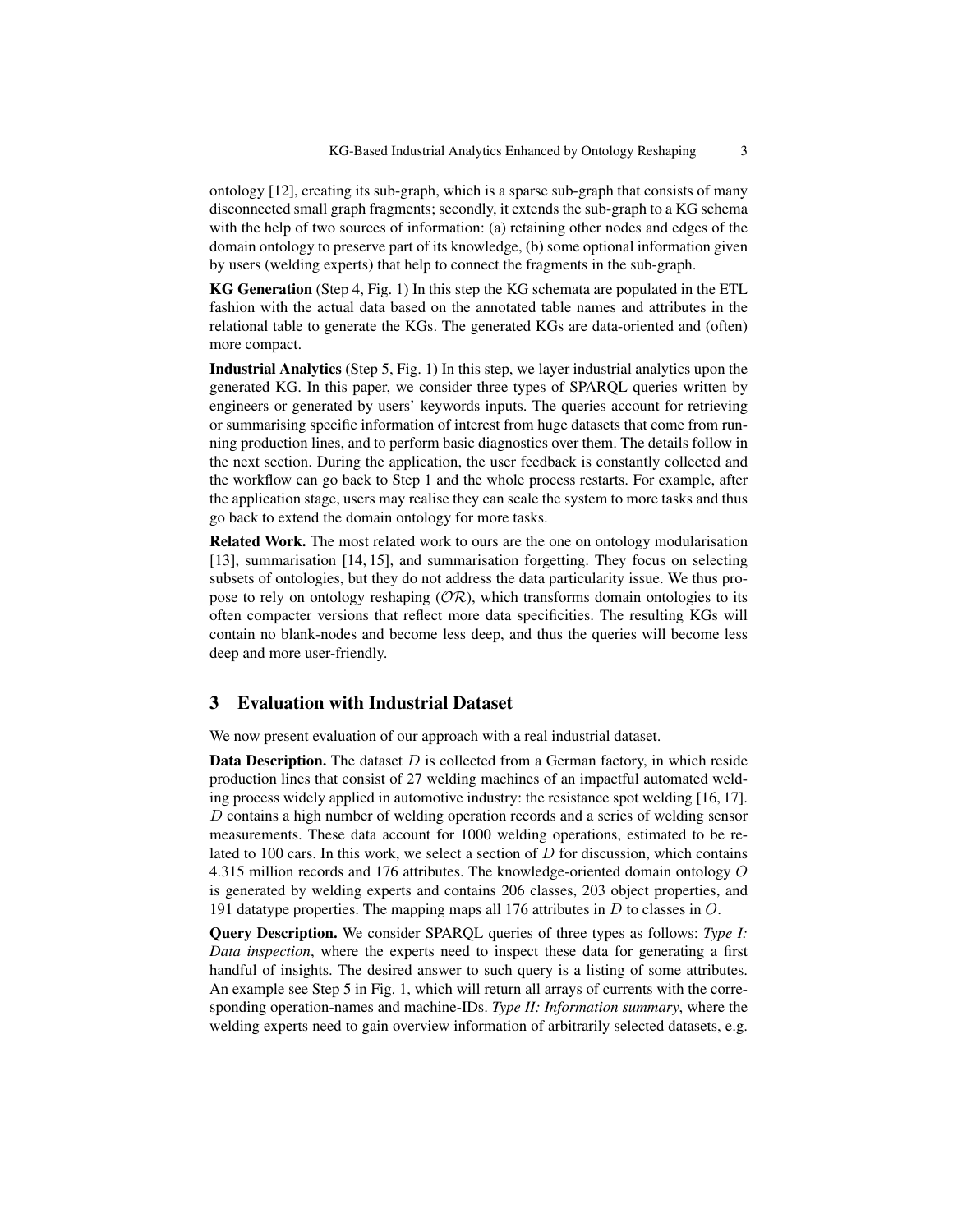#### 4 Zheng et al.

| Subset          |                  | Set 1 | Set 2 | Set 3 | Set 4 | Set 5 | Set 6 |
|-----------------|------------------|-------|-------|-------|-------|-------|-------|
| raw data        | #attributes      | 20    | 40    | 60    | 80    | 100   | 120   |
| <b>Baseline</b> | avg. query depth | 4.2   | 4.4   | 4.3   | 4.3   | 4.2   | 4.3   |
|                 | max. query depth | 5.0   | 5.0   | 5.0   | 5.0   | 5.0   | 5.0   |
| Onto            | avg. query depth | 2.3   | 2.5   | 2.6   | 2.7   | 3.0   | 3.1   |
| Reshape         | max. query depth | 3.0   | 4.0   | 3.0   | 4.0   | 3.0   | 4.0   |

Table 1. Our approach enhanced by ontology reshaping (Onto-Reshape) outperforms the baseline significantly in terms of query simplicity, avg.: average, max: maximum

how many different programs does every welding machine perform (Step 5 in Fig. 1)? *Type III: Diagnostics*, where the welding experts need to perform various diagnostic tasks, such as detecting abnormal machines, operations, etc. Moreover, the users would also like to find the surroundings of the abnormalities, to figure out what happened near the abnormalities, so that they can better understand for root-causes. One example for this kind of queries would be: Where are the abnormal welding operations whose quality indicators exceed the conditional tolerance limit? (Step 5 in Fig. 1)

**Experiment Design.** To test our approach, we randomly sub-sample  $D$  to 6 sub-datasets (Set 1-6 in Table 1). Each set contains a subset of the attributes of  $D$ , reflecting different data complexity. The numbers of attributes in the subsets increase by twenty each time, from 20 to 120. We repeat the sub-sampling for each subset 10 times to decrease the randomness. We compare our approach with a *baseline* of KG generation without ontology reshaping, which is a naive approach to use the domain ontology directly as the KG schema. This work considers 729 queries and 324, 189, 216 queries for query Type I, II, III, respectively. The evaluation metrics are set as the average and maximal query depth, which characterises the number of edges to connect two nodes in the query graph via the shortest path (the query is essentially also a graph with variable nodes).

Results and Discussion. The results (Table 1) show that for retrieving the same answers, the queries are significantly simplified with our approach: the query depths are reduced by about 2 for both its average and maximum. This indicates the generated KG becomes more practical, because shorter queries are needed to get the same information. In addition, we also observe that the KGs after Onto-Reshape become more efficient and simpler: their generation becomes 7 to 8 times faster, the number of entities are reduced to 1/2 to 1/6 of the baseline, storage space to 2/3, and the number of blank nodes to zero.

## 4 Conclusion and Outlook

In this paper, we present our ongoing research of knowledge graph-based industrial query analytics at Bosch. We have preliminary results that show the benefit of our approach for industrial analytics. Our work falls into the big picture of KG-based industrial applications [18]. As future work we will investigate transforming queries across different KG schemata, and study more query properties.

Acknowledgements. The work was partially supported by the H2020 projects Dome 4.0 (Grant Agreement No. 953163), OntoCommons (Grant Agreement No. 958371), and DataCloud (Grant Agreement No. 101016835) and the SIRIUS Centre, Norwegian Research Council project number 237898.